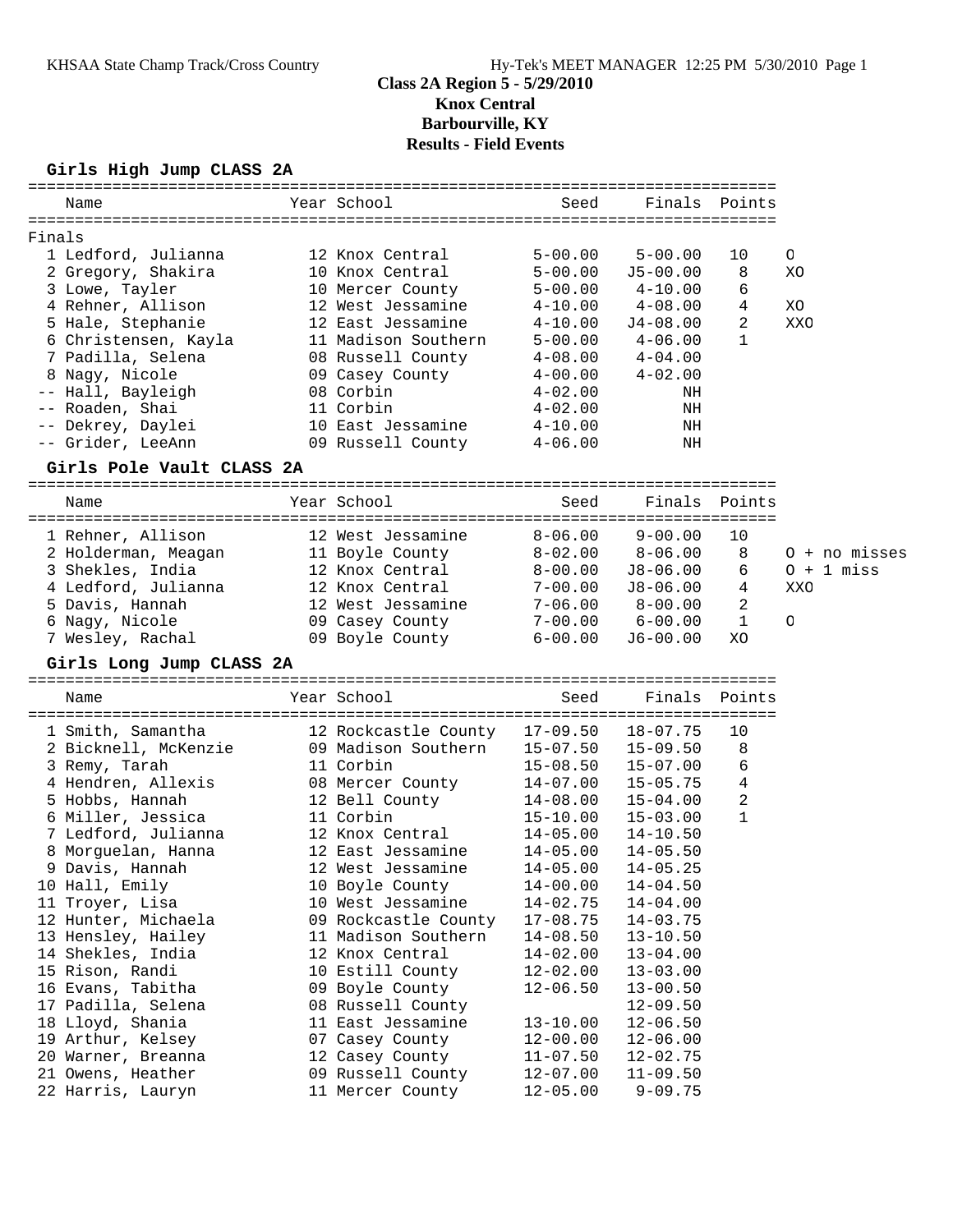# **Class 2A Region 5 - 5/29/2010 Knox Central Barbourville, KY Results - Field Events**

## **Girls Triple Jump CLASS 2A**

| Name                        | Year School          | Seed         | Finals Points |                |
|-----------------------------|----------------------|--------------|---------------|----------------|
| 1 Smith, Samantha           | 12 Rockcastle County | $38 - 05.00$ | $36 - 02.00$  | 10             |
| 2 Remy, Tarah               | 11 Corbin            | $33 - 02.50$ | $34 - 03.25$  | 8              |
| 3 Miller, Jessica           | 11 Corbin            | $31 - 06.50$ | $32 - 07.75$  | 6              |
| 4 Ledford, Julianna         | 12 Knox Central      | $30 - 05.00$ | $31 - 06.75$  | $\overline{4}$ |
| 5 Hobbs, Hannah             | 12 Bell County       | $30 - 04.00$ | $31 - 05.75$  | 2              |
| 6 Rehner, Allison           | 12 West Jessamine    | $30 - 09.25$ | $30 - 05.25$  | $\mathbf{1}$   |
| 7 Shekles, India            | 12 Knox Central      | $29 - 05.00$ | $29 - 05.50$  |                |
| 8 Evans, Tabitha            | 09 Boyle County      | $29 - 04.75$ | $29 - 01.00$  |                |
| 9 Crist, Shelly             | 12 West Jessamine    | $27 - 10.50$ | $28 - 04.50$  |                |
| 10 Myers, Ruth Anne         | 09 Boyle County      | $29 - 07.00$ | $28 - 04.25$  |                |
| 11 Irvin, Taylor            | 10 Russell County    | $27 - 00.00$ | $26 - 06.50$  |                |
| 12 Mann, Erica              | 08 Russell County    | $27 - 01.00$ | $26 - 02.75$  |                |
| 13 Mays, Kuristin           | 10 Mercer County     | $24 - 04.00$ | $24 - 08.75$  |                |
| Girls Shot Put CLASS 2A     |                      |              |               |                |
| Name                        | Year School          | Seed         | Finals        | Points         |
|                             |                      |              |               |                |
| 1 Johnson, Amy              | 09 Rockcastle County | $31 - 09.25$ | $30 - 07.00$  | 10             |
| 2 Hogue, BJ                 | 11 Casey County      | $30 - 11.00$ | $29 - 09.00$  | 8              |
| 3 Appel, Katrina            | 11 Boyle County      | $27 - 00.00$ | $29 - 02.00$  | 6              |
| 4 Richards, Kayla           | 10 East Jessamine    | $27 - 02.00$ | $27 - 00.00$  | $\overline{4}$ |
| 5 Stephens, Whitley         | 09 Russell County    | $27 - 09.00$ | $26 - 06.00$  | $\overline{a}$ |
| 6 Wilson, Emily             | 09 Russell County    | $26 - 02.50$ | $26 - 00.00$  | $\mathbf{1}$   |
| 7 Tigue, Abigail            | 10 Bell County       | $27 - 06.00$ | $25 - 06.00$  |                |
| 8 Fothergill, Kim           | 11 Corbin            | $27 - 11.00$ | $25 - 03.00$  |                |
| 9 Collins, Madison          | 09 East Jessamine    | $24 - 11.00$ | $24 - 02.00$  |                |
| 10 Achenjang, Stella        | 11 Knox Central      | $25 - 05.00$ | $24 - 01.00$  |                |
| 11 Lowe, Tayler             | 10 Mercer County     | $24 - 09.00$ | $24 - 00.00$  |                |
| 12 Hall, Lindsey            | 12 Boyle County      | $25 - 06.00$ | $23 - 03.00$  |                |
| 13 Wardrip, Shauna          | 10 Casey County      | $23 - 03.00$ | $22 - 07.00$  |                |
| 14 Harris, Elizabeth        | 10 Mercer County     | $23 - 06.00$ | $22 - 06.00$  |                |
| 15 Miller, Ameila           | 09 Knox Central      | $23 - 05.00$ | $21 - 08.00$  |                |
| 16 Lemons, Stevie           | 11 Corbin            | $24 - 05.00$ | $21 - 07.00$  |                |
| 17 Kierstead, Alexis        | 10 West Jessamine    | $21 - 07.00$ | $21 - 03.00$  |                |
| 18 Chu, Joyce               | 12 West Jessamine    | $19 - 08.00$ | $20 - 06.00$  |                |
| 19 Thomas, Breanna          | 10 Garrard County    | $19 - 01.50$ | $19 - 00.00$  |                |
| Girls Discus Throw CLASS 2A |                      |              |               |                |
| Name                        | Year School          | Seed         | Finals        | Points         |
|                             |                      |              |               |                |
| 1 Hoque, BJ                 | 11 Casey County      | $95 - 07$    | $97 - 00$     | 10             |
| 2 Johnson, Amy              | 09 Rockcastle County | $103 - 11$   | $92 - 05$     | 8              |
| 3 Wardrip, Shauna           | 10 Casey County      | $96 - 00$    | $81 - 00$     | 6              |
| 4 Kierstead, Alexis         | 10 West Jessamine    | $78 - 00$    | $78 - 04$     | 4              |
| 5 Wilson, Emily             | 09 Russell County    | $79 - 00$    | $78 - 03$     | $\overline{c}$ |
| 6 Richards, Kayla           | 10 East Jessamine    | $89 - 03$    | 74-11         | 1              |
| 7 Fothergill, Kim           | 11 Corbin            | $71 - 03$    | $67 - 08$     |                |
| 8 Tigue, Abigail            | 10 Bell County       | $74 - 11$    | $66 - 04$     |                |
| 9 Thomas, Breanna           | 10 Garrard County    | $59 - 11$    | $65 - 10$     |                |
| 10 McNeil, Tyra             | 08 Knox Central      | $68 - 05$    | $64 - 08$     |                |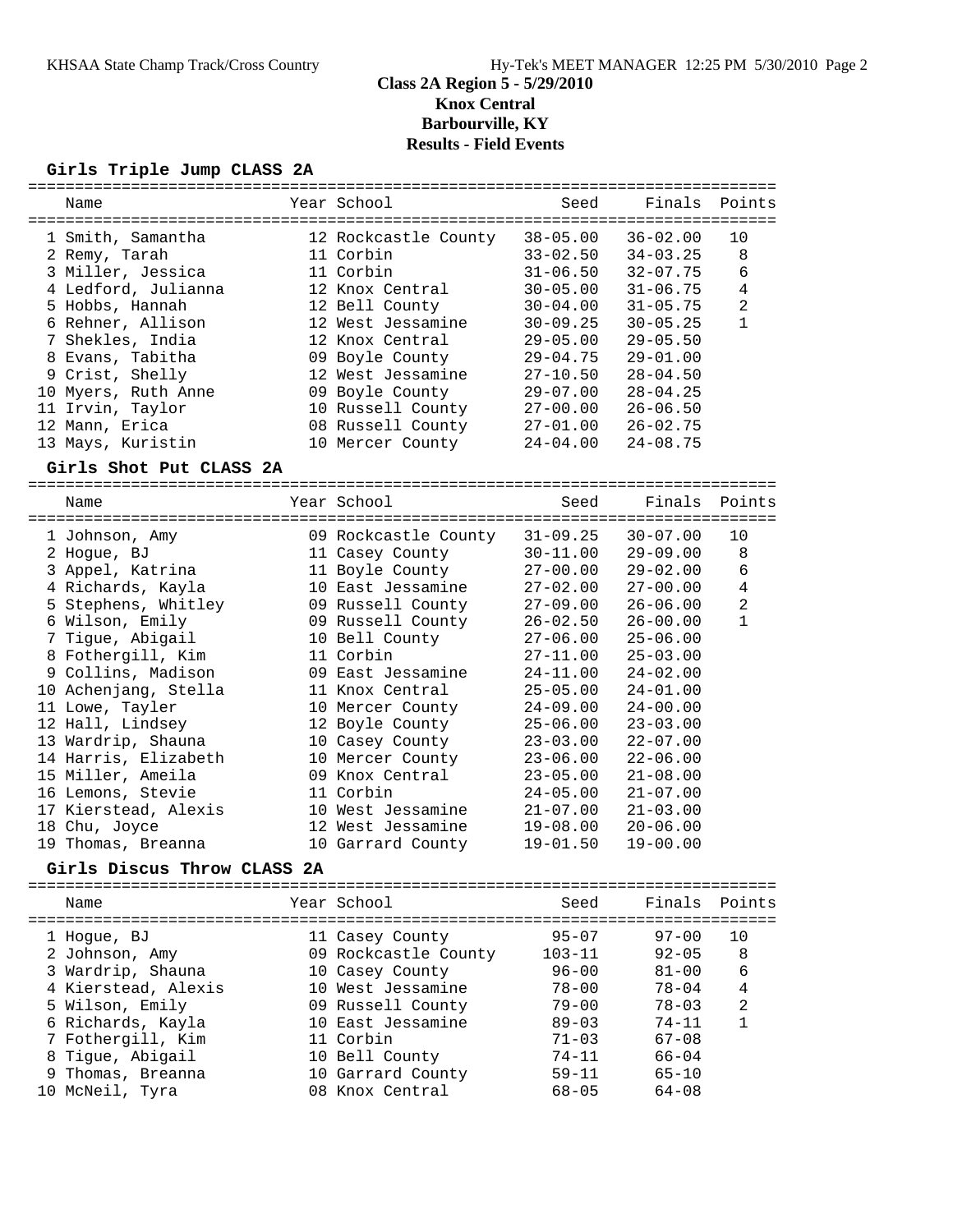# **Class 2A Region 5 - 5/29/2010 Knox Central Barbourville, KY Results - Field Events**

## **....Girls Discus Throw CLASS 2A**

| 11 Irvin, Taylor     | 10 Russell County | $77 - 03$ | $63 - 10$ |
|----------------------|-------------------|-----------|-----------|
| 12 Collins, Madison  | 09 East Jessamine | $68 - 03$ | $62 - 09$ |
| 13 Gibbs, Chelsea    | 08 Corbin         | $65 - 10$ | $58 - 02$ |
| 14 Hall, Lindsey     | 12 Boyle County   | $58 - 02$ | $56 - 08$ |
| 15 Gregory, Shakira  | 10 Knox Central   | $63 - 05$ | $56 - 07$ |
| 16 Appel, Katrina    | 11 Boyle County   | $69 - 01$ | $55 - 07$ |
| 17 Harris, Elizabeth | 10 Mercer County  | $75 - 07$ | $52 - 05$ |
| 18 Chu, Joyce        | 12 West Jessamine | $63 - 05$ | $44 - 03$ |

## **Boys High Jump CLASS 2A**

| Name                            | Year School               | Seed        | Finals Points |  |
|---------------------------------|---------------------------|-------------|---------------|--|
| 1 Smith, Micah                  | 09 Casey County           | $5 - 10.00$ | 6-00.00 10    |  |
| $0 \text{ M}$ ; $11a$ $T$ omorr | $11$ $V$ nove $O$ ontroal | E OO OO     | E NO NO       |  |

| 2 Mills, Jamey      | 11 Knox Central   | $5 - 08.00$ | $5 - 08.00$ |   | $\Omega$ |
|---------------------|-------------------|-------------|-------------|---|----------|
| 3 Hatfield, Michael | 12 Bell County    | 6-00.00     | J5-08.00    | 6 | XO       |
| 4 Cooper, Cody      | 10 Boyle County   | 5-08.00     | $5 - 06.00$ | 4 |          |
| -- Blakey, Jacob    | 10 Russell County | $5 - 08.00$ | ΝH          |   |          |
| -- Ellison, Jordan  | 11 Casey County   | $5 - 08.00$ | ΝH          |   |          |
| -- Daniel, Carson   | 09 West Jessamine | $5 - 04.00$ | ΝH          |   |          |
| -- Hamilton, Benn   | 10 Mercer County  | $5 - 02.00$ | ΝH          |   |          |
| -- Maina, Alex      | 11 East Jessamine | $5 - 03.00$ | ΝH          |   |          |
| -- Pruitt, Zack     | 10 Boyle County   | $5 - 02.00$ | ΝH          |   |          |
|                     |                   |             |             |   |          |

#### **Boys Pole Vault CLASS 2A**

| Name              | Year School       | Seed         | Finals Points |              |                 |
|-------------------|-------------------|--------------|---------------|--------------|-----------------|
| 1 Ellison, Jordan | 11 Casey County   | $12 - 06.00$ | $12 - 00.00$  | 10           |                 |
| 2 Croley, Zach    | 12 Knox Central   | $11 - 06.00$ | $10 - 06.00$  | 8            | $\Omega$        |
| 3 Lee, Tanner     | 11 West Jessamine | $11 - 00.00$ | $J10-06.00$   | 6            | XXO             |
| 4 Darby, Ethan    | 11 West Jessamine | $10 - 00.00$ | $10 - 00.00$  | 3            | $0 + no$ misses |
| 4 Smith, Micah    | 09 Casey County   | $10 - 00.00$ | $10 - 00.00$  | 3            | $0 + no$ misses |
| 6 Hale, Devon     | 11 Boyle County   | $11 - 00.00$ | $9 - 06.00$   |              |                 |
| 7 Hooper, Travis  | 09 Mercer County  | $8 - 06.00$  | $9 - 00.00$   | $0 + 1$ miss |                 |
| 8 Miller, Aaron   | 10 Mercer County  | $10 - 00.00$ | $J9-00.00$    |              | $0 + 2$ misses  |

#### **Boys Long Jump CLASS 2A**

## ================================================================================

| Name |                                                                                                                                                                                                                                                                            | Seed                                                                                                                                                                                                                                                                                           |              |    |                                    |
|------|----------------------------------------------------------------------------------------------------------------------------------------------------------------------------------------------------------------------------------------------------------------------------|------------------------------------------------------------------------------------------------------------------------------------------------------------------------------------------------------------------------------------------------------------------------------------------------|--------------|----|------------------------------------|
|      |                                                                                                                                                                                                                                                                            | $20 - 02.00$                                                                                                                                                                                                                                                                                   | $21 - 11.00$ | 10 |                                    |
|      |                                                                                                                                                                                                                                                                            | $19 - 10.00$                                                                                                                                                                                                                                                                                   | $21 - 01.00$ | 8  |                                    |
|      |                                                                                                                                                                                                                                                                            | $20 - 10.00$                                                                                                                                                                                                                                                                                   | $20 - 11.00$ | 6  |                                    |
|      |                                                                                                                                                                                                                                                                            | 19-06.50                                                                                                                                                                                                                                                                                       | $20 - 06.00$ | 4  |                                    |
|      |                                                                                                                                                                                                                                                                            | $19 - 00.00$                                                                                                                                                                                                                                                                                   | $19 - 06.50$ | 2  |                                    |
|      |                                                                                                                                                                                                                                                                            | $20 - 03.00$                                                                                                                                                                                                                                                                                   | 19-06.00     |    |                                    |
|      |                                                                                                                                                                                                                                                                            | $18 - 07.50$                                                                                                                                                                                                                                                                                   | 18-09.75     |    | 2nd jump 18-8.75                   |
|      |                                                                                                                                                                                                                                                                            | 19-06.00                                                                                                                                                                                                                                                                                       | $J18-09.75$  |    |                                    |
|      |                                                                                                                                                                                                                                                                            | $18 - 11.50$                                                                                                                                                                                                                                                                                   | $18 - 05.00$ |    |                                    |
|      |                                                                                                                                                                                                                                                                            | 18-08.50                                                                                                                                                                                                                                                                                       | $18 - 02.75$ |    |                                    |
|      |                                                                                                                                                                                                                                                                            | $18 - 06.50$                                                                                                                                                                                                                                                                                   | $17 - 11.00$ |    |                                    |
|      |                                                                                                                                                                                                                                                                            | 18-00.50                                                                                                                                                                                                                                                                                       | $17 - 05.50$ |    |                                    |
|      |                                                                                                                                                                                                                                                                            | 16-08.00                                                                                                                                                                                                                                                                                       | $17 - 01.00$ |    |                                    |
|      | 1 Thomas, Cameron<br>2 Rothermel, Michael<br>3 Carman, Ben<br>4 Johnson, James<br>5 Clements, Ryan<br>6 Castello, LeAnthony<br>7 Britt, Nick<br>8 Bickelman, Josh<br>9 Prewitt, David<br>10 Poynter, Justin<br>11 Hamilton, Benn<br>12 Arvin, Ashton<br>13 Selover, Andrew | Year School<br>10 East Jessamine<br>09 Madison Southern<br>12 Boyle County<br>09 Mercer County<br>12 Casey County<br>12 Knox Central<br>09 Russell County<br>09 West Jessamine<br>10 East Jessamine<br>11 Rockcastle County<br>10 Mercer County<br>09 Rockcastle County<br>09 Madison Southern |              |    | Finals Points<br>2nd $jump 18-8.0$ |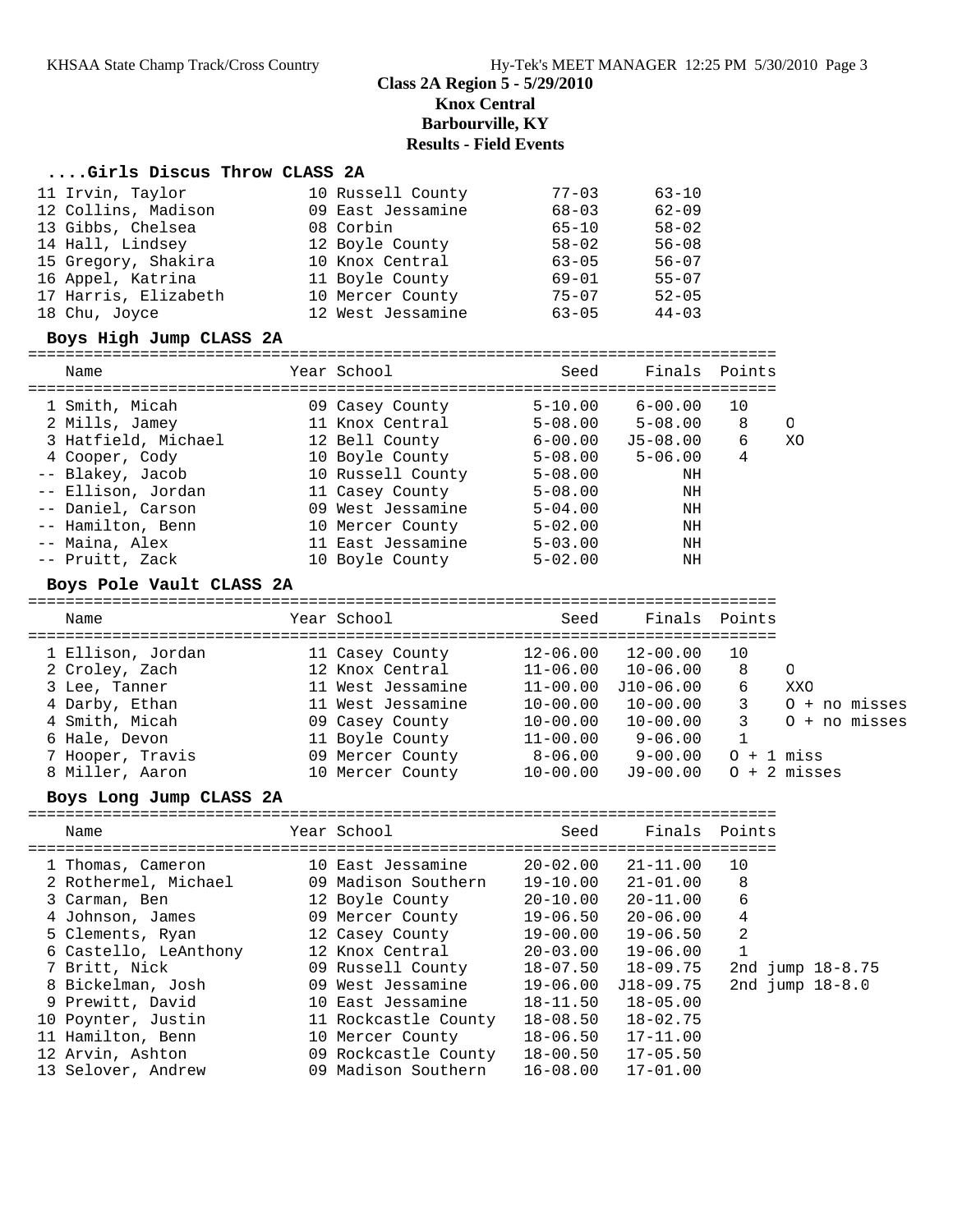# **Class 2A Region 5 - 5/29/2010 Knox Central Barbourville, KY Results - Field Events**

# **....Boys Long Jump CLASS 2A**<br>14 Ellis Blake 08

| 14 Ellis, Blake                      | 08 Russell County                      | $16 - 10.00$                 | $16 - 06.50$                 |                     |
|--------------------------------------|----------------------------------------|------------------------------|------------------------------|---------------------|
| 15 Cooper, Cody                      | 10 Boyle County                        | $18 - 05.25$                 | $16 - 03.25$                 |                     |
| 16 Johnson, Josh                     | 12 Corbin                              |                              | $16-02.00$ $16-00.50$        |                     |
| 17 Henry, Evan                       | 10 West Jessamine                      | 17-01.25                     | $15 - 11.00$                 |                     |
| 18 Howard, Wesley                    | 08 Casey County                        |                              | $15 - 08.75$                 |                     |
| 19 Grady, Patrick                    | 10 Knox Central                        |                              | $17-03.00$ $15-08.50$        |                     |
| 20 Kelly, Ethan                      | 10 Estill County                       | $15 - 00.00$                 | $12 - 11.50$                 |                     |
| Boys Triple Jump CLASS 2A            |                                        |                              |                              |                     |
| Name                                 | Year School                            | Seed                         |                              | Finals Points       |
|                                      |                                        |                              |                              |                     |
| 1 Castello, LeAnthony                | 12 Knox Central                        |                              | $40 - 04.00$ $42 - 08.50$    | 10                  |
| 2 Rothermel, Michael                 | 09 Madison Southern                    |                              | $42 - 08.00$ $42 - 06.50$    | 8                   |
| 3 Lewis, Darion                      | 09 Mercer County                       |                              | $40 - 00.00$ $39 - 00.00$    | 6                   |
| 4 Clements, Ryan                     | 12 Casey County<br>11 Casey County     |                              | $38 - 09.00$ $38 - 09.00$    | 4                   |
| 5 Ellison, Jordan                    |                                        |                              | $38 - 08.75$ $38 - 04.50$    | 2                   |
| 6 Davenport, Cody                    | 11 Bell County                         |                              | $39 - 00.00$ $37 - 10.50$    | $\mathbf{1}$        |
| 7 Dunn, Tyler                        | 10 Mercer County                       | $37 - 08.50$                 | $36 - 05.00$                 |                     |
| 8 Russell, James                     | 10 East Jessamine                      | 39-00.50                     | $36 - 00.75$                 |                     |
| 9 Lowder, John                       | 11 Corbin                              | $36 - 11.00$                 | $35 - 07.25$                 |                     |
| 10 Pierce, Aaron                     | 12 Russell County                      |                              | $35 - 06.50$                 |                     |
| 11 Irgang, Robbie                    | 09 West Jessamine                      |                              | $34-07.50$ $34-09.50$        |                     |
| 12 Cameron, Casey                    | 09 Madison Southern                    |                              | $33-06.00$ $33-10.00$        |                     |
| 13 Henry, Evan                       | 10 West Jessamine                      |                              | $34-03.50$ $33-08.75$        |                     |
| 14 Ellis, Blake                      | 08 Russell County                      |                              | $34 - 01.50$ $33 - 06.50$    |                     |
| 15 Cooper, Cody                      | 10 Boyle County                        |                              | 39-04.00 32-11.00            |                     |
| 16 Campbell, Nick                    | 09 Boyle County                        |                              | $34-03.00$ $32-10.00$        |                     |
| 17 Croley, Zach                      | 12 Knox Central                        | 36-07.00                     | $32 - 01.50$                 |                     |
|                                      |                                        |                              |                              |                     |
| Boys Shot Put CLASS 2A               |                                        |                              |                              |                     |
| Name                                 | Year School                            | Seed                         |                              | Finals Points       |
|                                      |                                        |                              |                              |                     |
| 1 Dawson, Lamar                      | 11 Boyle County 49-11.75 48-00.00      |                              |                              | 10                  |
| 2 Bell, Codey                        | 12 Russell County 40-02.50 41-06.00    |                              |                              | 8                   |
| 3 Johnson, Jacob                     | 10 Bell County                         |                              | $35 - 10.00$ $39 - 08.00$    | 6                   |
| 4 Lake, Ben                          | 09 Rockcastle County 41-02.25 39-02.00 |                              |                              | 4                   |
| 5 Cooper, Cody                       | 10 Boyle County                        |                              | $36 - 07.00$ $38 - 07.00$    | $\sqrt{2}$          |
| 6 Gilliam, Scott                     | 11 Knox Central                        |                              | 42-01.00 38-06.00            | $\mathbf 1$         |
| 7 Irgang, Robbie                     | 09 West Jessamine                      | $37 - 10.00$                 | $38 - 05.00$                 |                     |
| 8 Brown, Chase                       | 10 Mercer County                       | 39-01.00                     | $37 - 02.00$                 |                     |
| 9 Asbury, TJ                         | 12 Casey County                        | $36 - 01.00$                 | $35 - 09.00$                 |                     |
| 10 Wall, Paul                        | 10 East Jessamine                      | $32 - 05.00$                 | $35 - 00.00$                 |                     |
| 11 Jones, Grant                      | 12 Knox Central                        | $38 - 07.00$                 | $34 - 02.00$                 |                     |
| 12 Stewart, Tyler                    | 09 West Jessamine                      | $34 - 06.50$                 | $33 - 09.00$                 |                     |
| 13 Riddell, Dalton                   | 10 Estill County                       | $35 - 05.00$                 | $33 - 06.00$                 |                     |
| 14 Gipson, Nate                      | 12 Madison Southern                    | $36 - 00.00$                 | $33 - 01.00$                 |                     |
| 15 Banks, Dexter                     | 10 Mercer County                       | $33 - 00.00$                 | $32 - 09.00$                 | $throw$ 31-9<br>2nd |
| 16 Crowe, Travis                     | 11 Casey County                        | $37 - 00.00$                 | $J32-09.00$                  | 2nd throw           |
| 17 Vickers, Kendall                  | 12 Corbin                              | $33 - 04.00$                 | $31 - 09.00$                 | 2nd throw $31-3$    |
| 18 Couch, Brandon                    | 11 Bell County                         | $34 - 10.00$                 | $J31-09.00$                  | 2nd throw $30-8$    |
| 19 Barnes, Clayton<br>20 Nash, Blake | 09 Madison Southern<br>10 Corbin       | $35 - 02.00$<br>$30 - 00.00$ | $31 - 06.00$<br>$28 - 02.00$ |                     |